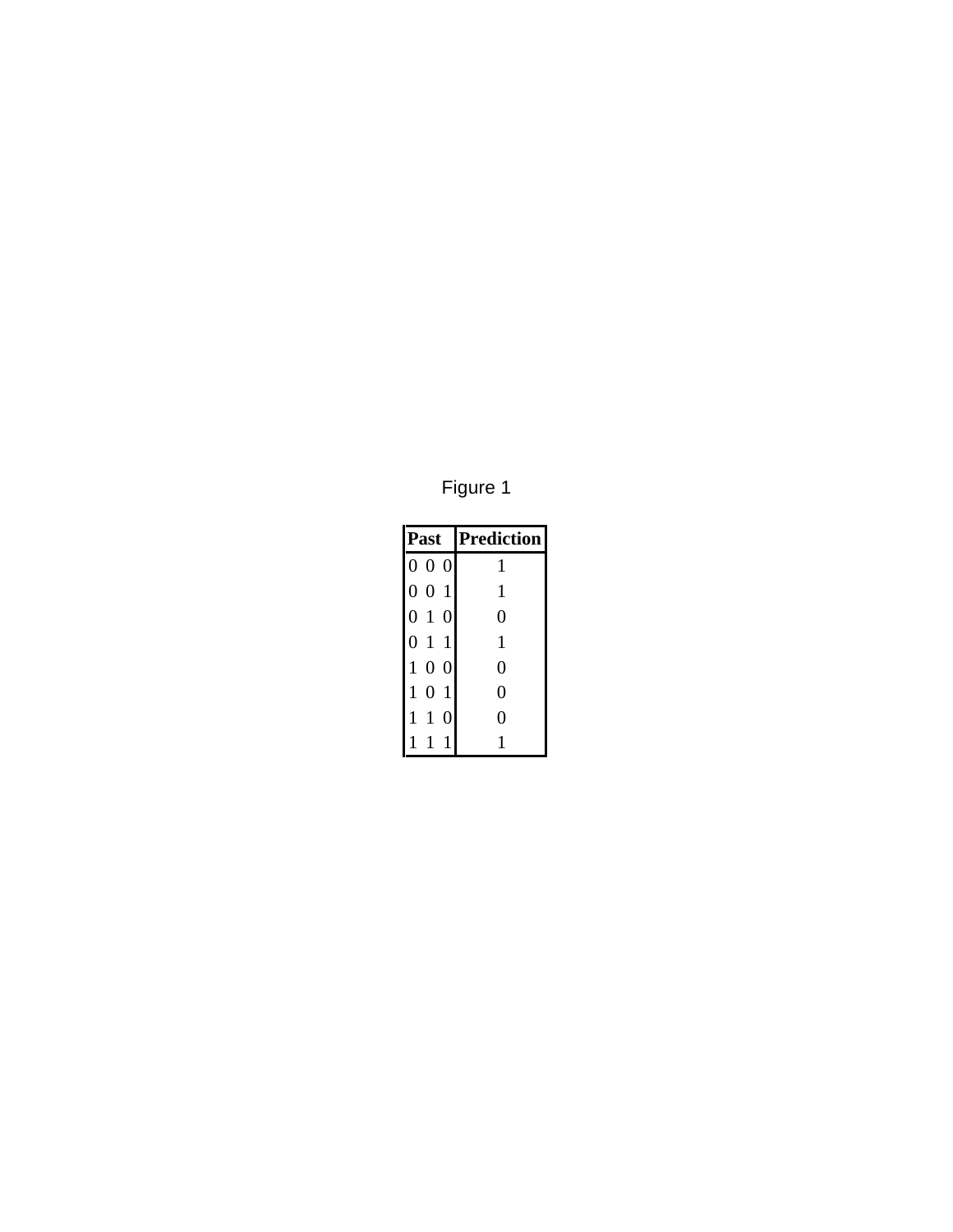# **Adaptive Competition, Market Efficiency, Phase Transitions and Spin-Glasses**

Robert Savit, Radu Manuca and Rick Riolo Program for the Study of Complex Systems and Physics Department University of Michigan Ann Arbor, MI 48109

### Abstract

In this paper we analyze a simple model of adaptive competition which captures essential features of a variety of adaptive competitive systems in the social and biological sciences. In this model, each of N agents, at each time step of a game, joins one of two groups. The agents in the minority group are awarded a point, while the agents in the majority group get nothing. Each agent has a fixed set of strategies drawn at the beginning of the game from a common pool, and chooses his current best-performing strategy to determine which group to join. We find that for a fixed N, the system exhibits a phase change as a function of the size of the common strategy pool from which the agents initially draw their strategies. For small pool sizes, the system is in an efficient market phase in which all information that can be used by the agents' strategies is traded away, and no agent can accumulate more points than would an agent making random guesses. In addition, in this phase the commons suffer, and relatively few points are awarded to the agents in total. For large initial strategy pool sizes, the system is in an inefficient market phase, in which there is predictive information available to the agents' strategies, and some agents can do better than random at accumulating points. In addition, in this phase, the total number of points awarded to the agents is greater than in a game in which all agents guess randomly, and so the commons do relatively well. At a critical size of the strategy pool marking the cross-over from the efficient market to the inefficient market phases, the commons do best. This critical size of the pool grows monotonically, and in a very simple way with N. The behavior of this system has features reminiscent of a spin-glass in statistical physics, with the small pool size phase being, in a certain sense, more glassy than the large pool phase. We argue that the structure we have elucidated has important implications for a range of phenomena in the social and biological sciences, as well as for the general study of adaptive, competitive systems.

12/3/97 a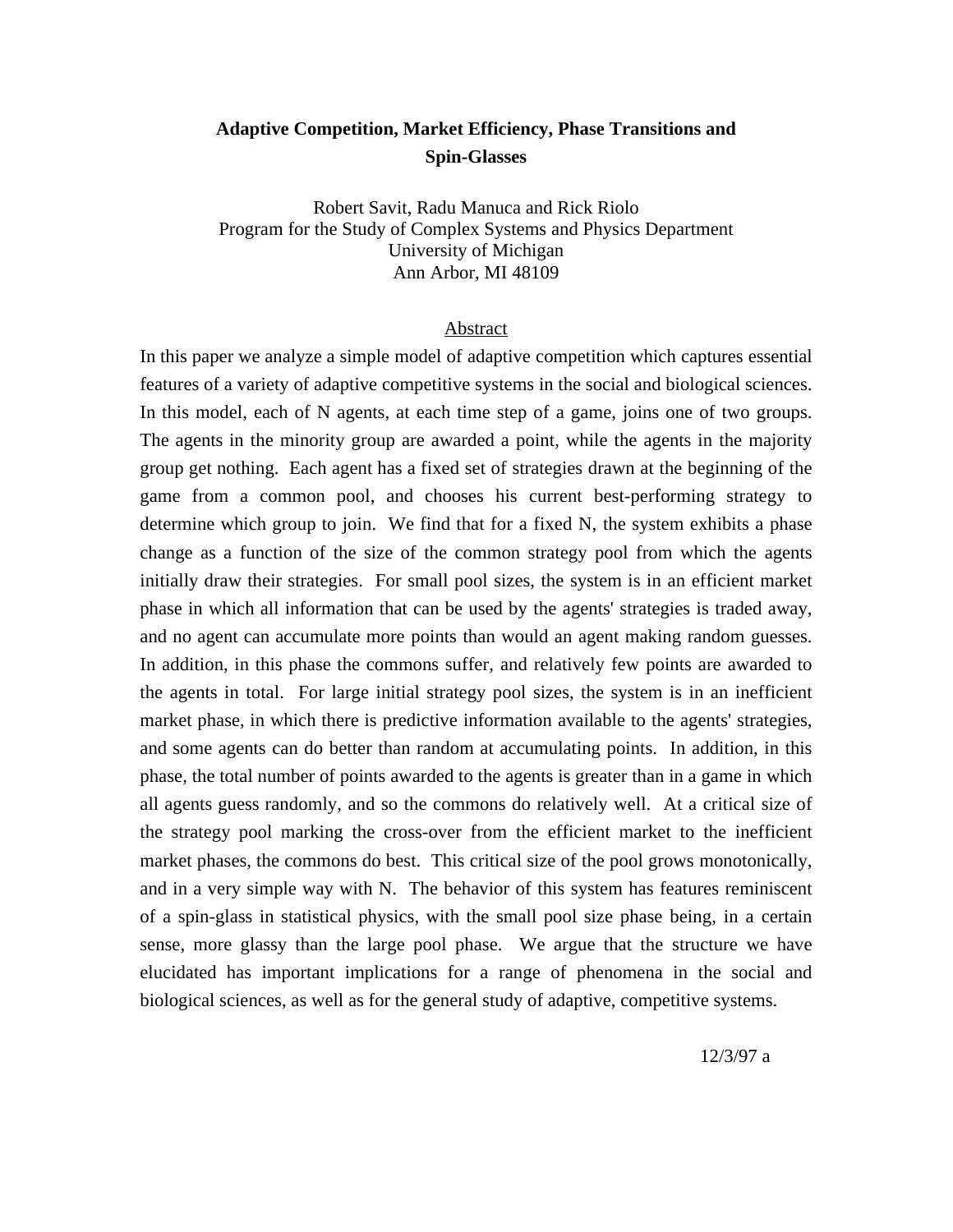# **Introduction**

Most systems in the biological and social sciences involve a number of interacting agents, each making behavioral choices in the context of an environment that is formed, in large part, by the collective action of the agents themselves, and with no centralized controller acting to coordinate agent behavior. In the most interesting and difficult to analyze cases, the agents have heterogeneous strategies, expectations and beliefs [Arthur, 1994]. In some cases the agents' strategies may be self-validating, at least for a limited time. For example, in the financial markets a wide-spread belief that a commodity will rise in price may perforce result in a price rise for that commodity [Arthur et al, 1996]. But unless there are fundamental reasons for the price rise, such bubbles eventually tend to burst, so that widely-shared strategies are often self-defeating in the long run. Thus, in many systems, and most clearly in those in which agents compete for scarce resources, successful agents will employ strategies that differentiate them from their competitors, so that the agents will place themselves in groups in which target resources are not overutilized. Examples of such systems include animals foraging for food, firms searching for profitable technological innovations, packets looking for paths through the internet, or people trying to go to (overly) popular events or places. Furthermore, from the point of view of overall system performance, the best strategy sets are those that result in coordinated resource utilization so that average agent experience is relatively good, and the scarce resource is consumed near its limiting rate. Examples of systems of competing agents in which such coordinated allocation of resources is critical include ecological communities [Cody and Diamond, 1975], routers trying to send packets over the Internet [Kahin and Keller, 1997], and humans trying to decide on which night to go to a popular bar [Arthur, 1994].

These systems are enormously complicated and their detailed dynamics may depend on particular characteristics of the agents and their interactions. Nevertheless, there also are fundamental properties which are shared by all these systems. If we have any hope of ever understanding these kinds of collective adaptive systems, or even of understanding the terms in which we should analyze them, we must first understand the dynamics imposed by their most basic shared properties.

In this paper we analyze a simple model that incorporates the basic adaptive and feedback features of systems of agents competing for a scarce resource [Challet and Zhang, 1997]. In this model, each agent chooses to be in one of two groups at each time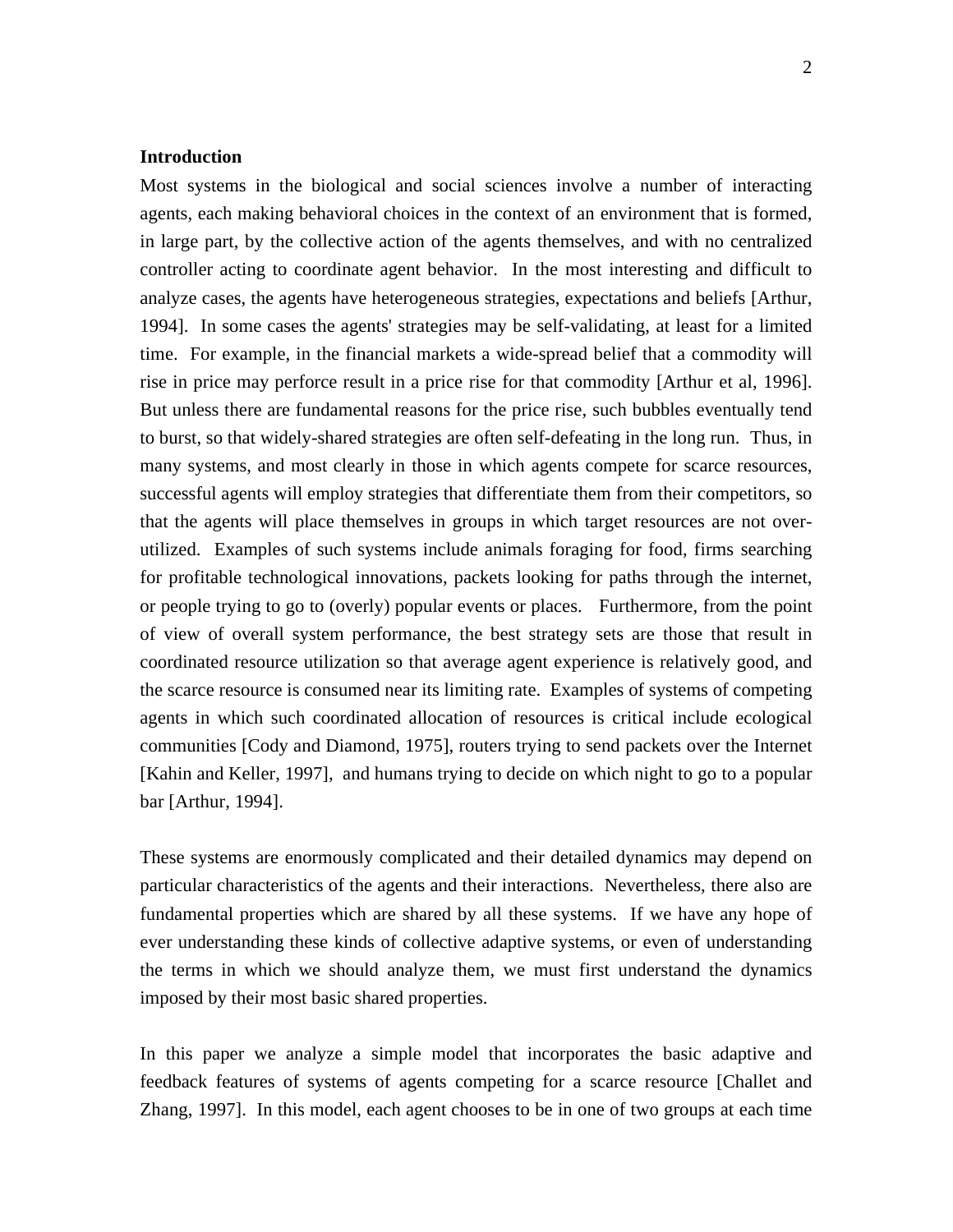step, and those agents in the minority group are awarded a point. Each agent has his own set of strategies, chosen initially from a pool of available strategies, from which he uses the currently best-rated strategy (based on past performance) to select a group to join. Each strategy uses information about which group was in the minority during (a few) previous time steps to predict which will be the minority group during the current time step. We find that as a function of the size of the strategy pool available to the agents, there is a transition which separates an efficient market phase from an inefficient market phase. If the number of available strategies is not sufficiently large, then the system is in a phase, in which the agents are "frustrated" in their attempt to find minority positions, and many features of the aggregate behavior of the system in this phase are analogous to those of the glassy phase of a spin-glass [Mezard, Parisi and Virasoro, 1987; Fischer and Hertz, 1991]. In this phase the market is efficient, and it can be shown that all the relevant information accessible to the agents' strategies has been traded away by their competition [Malkiel, 1985; Fama, 1970; Fama, 1991]. Thus, no agent can ever exceed a 50% rate of success. (Remarkably, however, there is still information in the record of which group was the minority group as a function of time, but that information cannot be used by the agents' strategies.) In addition, the collective behavior of the agents is generally substantially worse than in a random market in which the agents join one of the two groups independently and randomly with equal probability. Above a critical size of the strategy pool, the system is in an inefficient market phase. Here there is predictive information available to the agents' strategies and some agents can achieve better than a 50% success rate. In addition, the collective experience of the agents is much improved and is substantially better than in a random market, indicating an emergent coordination among the agents. As a function of the size of the strategy pool, the best collective performance occurs near the critical size of the strategy pool which marks the cross-over from the efficient market phase to the inefficient market phase. The critical size of the strategy pool scales with N, the number of agents playing the game, in a very simple way. These unexpected emergent properties have profound implications for the study and epistemology of competitive markets in the biological and social sciences.

We first describe the model, then present the results of our analysis and finally discuss the implications of our work for the study of adaptive, competitive social and biological systems.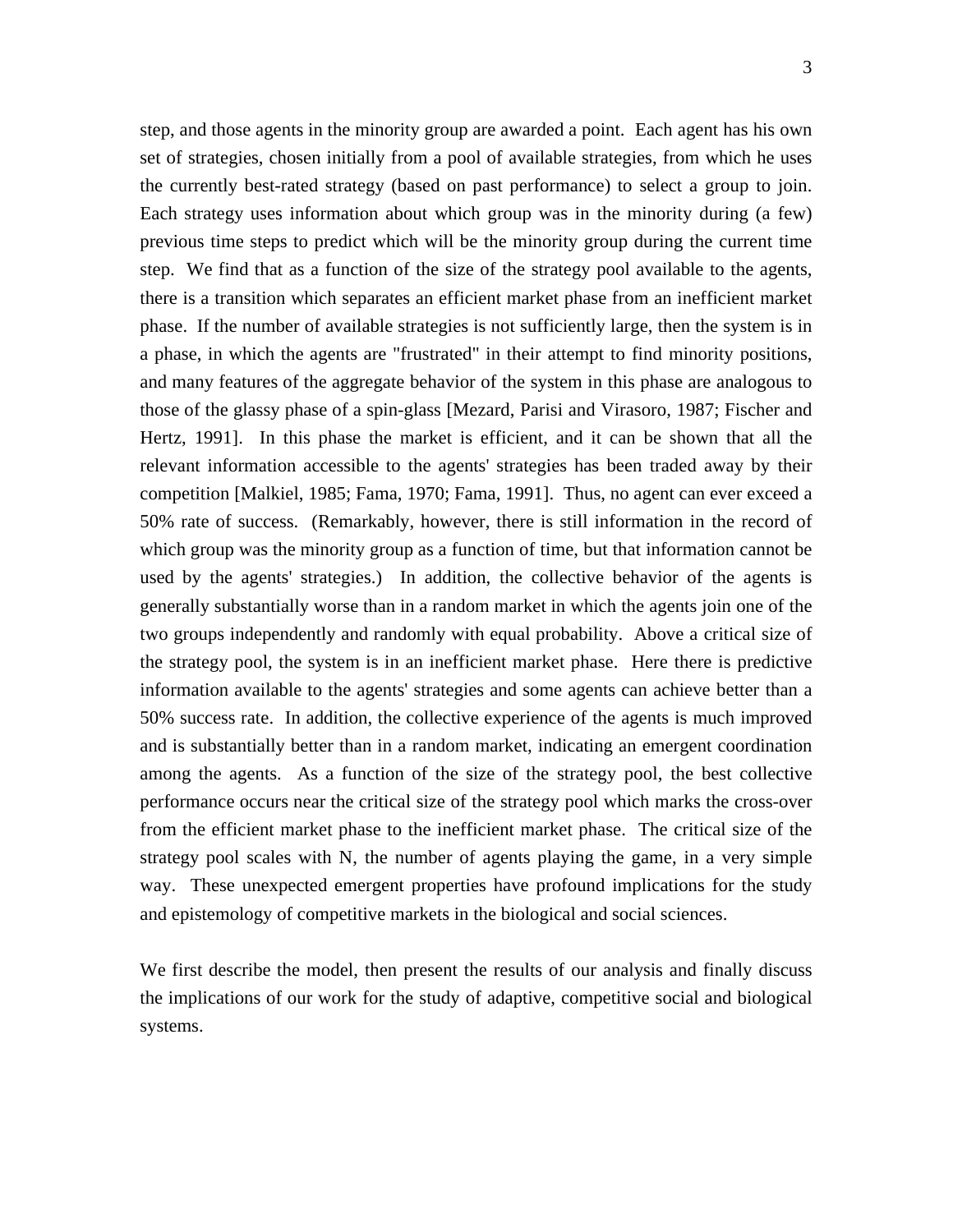## **The Model**

The simple model of competition we discuss here consists of N agents playing a game [Challet and Zhang, 1997]. The rules of the game are as follows: At each time step of the game, each of the N agents playing the game joins one of two groups, labeled 0 or 1. Each agent that is in the minority group at that time step is awarded a point, while each agent belonging to the majority group gets nothing. An agent chooses which group to join at a given time step based on the prediction of a strategy. The strategy uses information from the historical record of which group was the minority group as a function of time. A strategy of memory m is a table of 2 columns and  $2<sup>m</sup>$  rows. An example of an m=3 strategy is shown in Fig. 1. The left column contains all the eight possible combinations of three 0's and 1's. To use this strategy, an agent observes which group was the minority group during the last three time steps, and finds that string of 0's and 1's in the left hand column of the table. The corresponding entry in the right hand column contains that strategy's determination of which group (0 or 1) the agent should join during the current time step.

In each of the games discussed here, all strategies used by all the agents have the same value of m. At the beginning of the game each agent is randomly assigned  $s$  ( $>1$ ) of the  $2^{2^{\text{m}}}$  possible strategies, with replacement.<sup>1</sup> For his current play the agent chooses his strategy that would have had the best performance over the history of the game up to that time. Ties between strategies are decided by a coin toss. Following each round of decisions, the cumulative performance of each of the agent's strategies is updated by comparing each strategy's latest prediction with the current minority group. Because the agents each have more than one strategy, the game is adaptive in that agents can choose to play different strategies at different moments of the game in response to changes in their environment; that is, in response to new entries in the time series of minority groups as the game proceeds. Because the environment (i.e. the time series of minority groups) is created by the collective action of the agents themselves, this system has very strong feedback, reminiscent of, for example, the financial markets.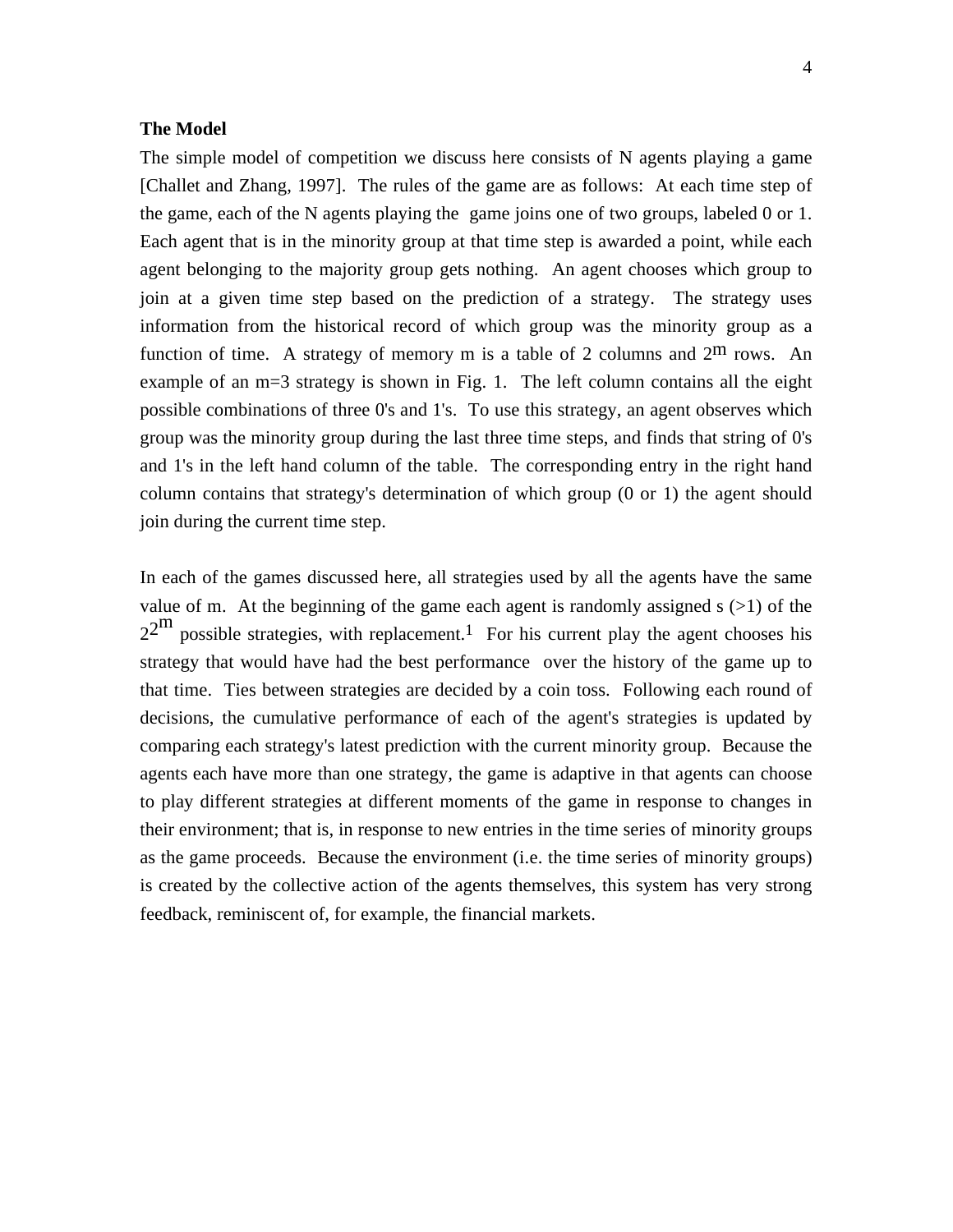# **Results**

In what follows we will report and interpret the results of this game for a range of values of N (odd), m and s=2. The qualitative results also hold for other values of s that are not extremely large.<sup>2</sup> To achieve stable results, the game must be run for a long enough time. What is long enough depends on N and m. For our runs, in which N ranged between 11 and 1001, we found that 10,000 time steps were generally sufficient, except for the largest values of N, which required runs of 100,000 time steps. To start the game, we also create a short (of order m) random history of 0's and 1's, so that the strategies can be initially evaluated. The asymptotic statistical results of any run do not materially depend on what this random string is.

To begin to understand the behavior of this system, consider the time series of the number of agents belonging to group 1 ( $\equiv L_1$ ). (This information is not available to the agents but it is available to the researchers.) The mean of this series is generally close to 50% for all values of N, m and s (we shall return to this point below), and so the standard deviation, σ, of this time series is a measure of how well the commons do: The smaller σ, the more total points are awarded to all agents combined. That is, if there are typically many fewer than 50% of the agents in the minority, then  $\sigma$  will be large and there will be few total points awarded, while if  $\sigma$  is small, then most of the time the minority group will consist of only slightly fewer than half of the agents, and more total points will be awarded.

The behavior of  $\sigma$  is quite remarkable. In Fig. 2, we plot  $\sigma$  for these time series as a function of m for  $N=101$  and  $s=2$ . For each value of m, 32 independent runs were performed. The horizontal dashed line in this graph is at the value of  $\sigma$  for the random game, i.e. for the game in which the agents randomly choose 0 or 1, independently and with equal probability at each time step.

Note the following features:

1. For small m, the average value of  $\sigma$  is very large (much larger than in the random case). In addition, for m<6 there is a large spread in the  $\sigma$  's for different runs with different (random) initial distributions of strategies to the agents, but with the same m.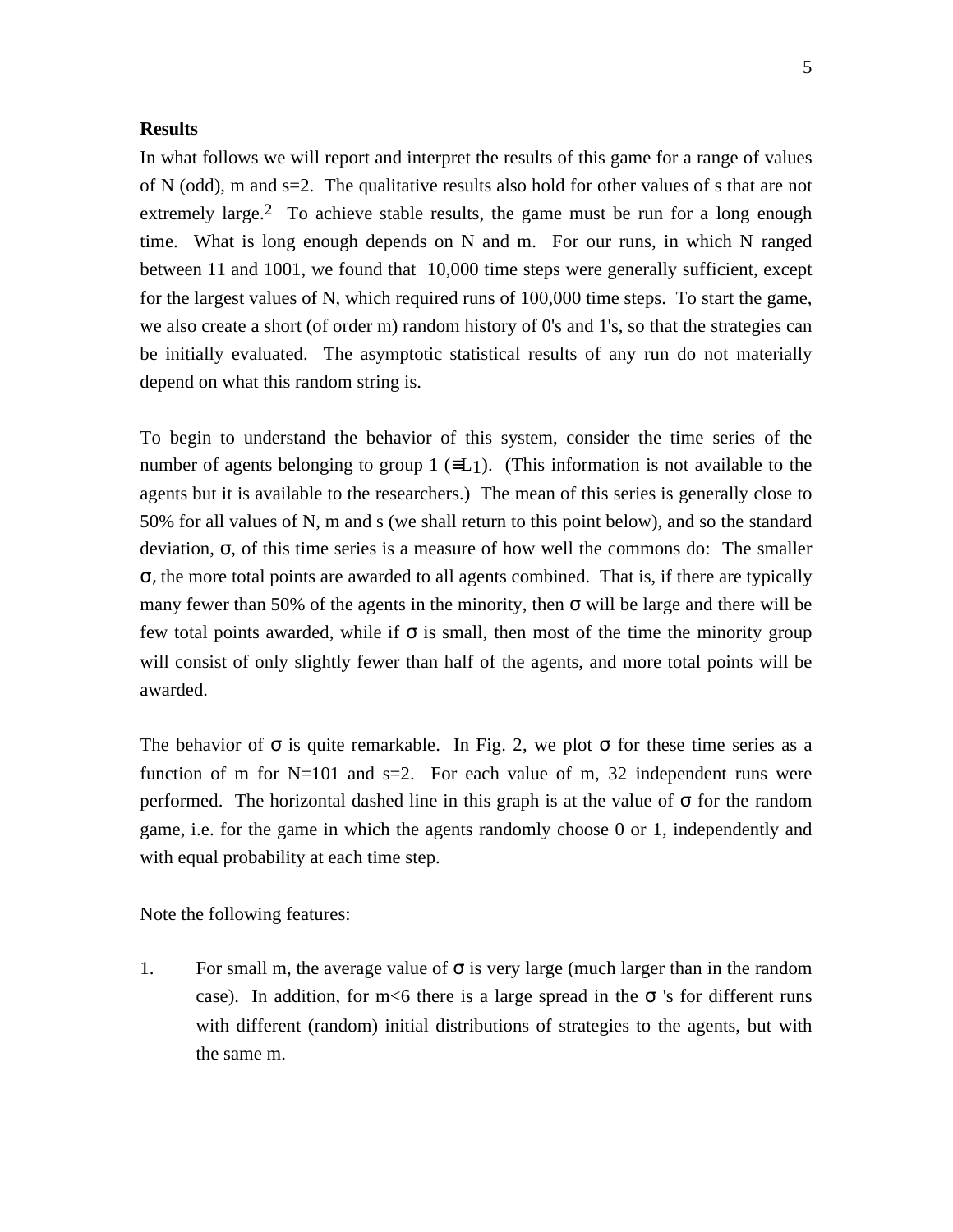- 2. There is a minimum in  $\sigma$  at m=6 at which  $\sigma$  is less than the standard deviation of the random game. We shall refer to the value of m at which the  $\sigma$  vs. m curve (for fixed N) has its minimum as  $m_c$ .<sup>3</sup> Thus, in Fig. 2,  $m_c$ =6. Also, for m≥m<sub>c</sub>, the spread in the  $\sigma$ 's appears to be small relative to the spread for m $\leq m_{\rm C}$ .
- 3. As m increases beyond 6, σ slowly increases, and for large m approaches the value for the random game.

The system clearly behaves in a qualitatively different way for small and large m. To further study the dynamics in these two regions, we consider the time series of minority groups,  $(\equiv G)$  the data publicly available to the agents. We want to study the information content of strings of consecutive elements of this time series of various lengths (including strings of length m) for different values of m and N. To do this, we consider the conditional probability  $P(1|u_k)$ . This is the conditional probability to have a 1 immediately following some specific string,  $u_k$ , of k elements of G. For example,  $P(1|0100)$  is the probability that 1 will be the minority group at some time, given that minority groups for the four previous times were 0,1,0 and 0, in that order. Recall that in a game played with memory m, the strategies use only the information encoded in strings of length m to make their choices. In Fig. 3, we plot  $P(1|u_k)$  for G, the time series of minority groups generated by a game with  $m=4$ ,  $N=101$  and  $s=2$ . Fig. 3a shows the histogram for k=m=4 and Fig. 3b shows the histogram for k=5. Note that the histogram is flat at 0.5 in Fig. 3a, but, remarkably, is not flat in Fig. 3b. Thus, any agent using strategies with memory (less than or) equal to 4, will find that those strings of minority groups contain no predictive information about which group will be the minority at the next time step. But recall that this time-series was itself generated by players playing strategies with m=4. Therefore, in this sense, the market is efficient and no strategy playing with memory (less than or) equal to 4 can, over the long run, accumulate more points than would be accumulated randomly. (In principle, an agent switching strategies adaptively can do better than random, but we have explicitly verified that this does not happen in this phase. The expicit reason for this is described in the results section and in more detail in [Manuca, Riolo and Savit, 1998].) But note also that the time series of minority groups is not a random  $(IID)^4$  string. There is information in this string, as indicated by the fact that the histogram in Fig. 3b is not flat. However, that information is not available to the agents playing the m=4 game who collectively generated that string in the first place.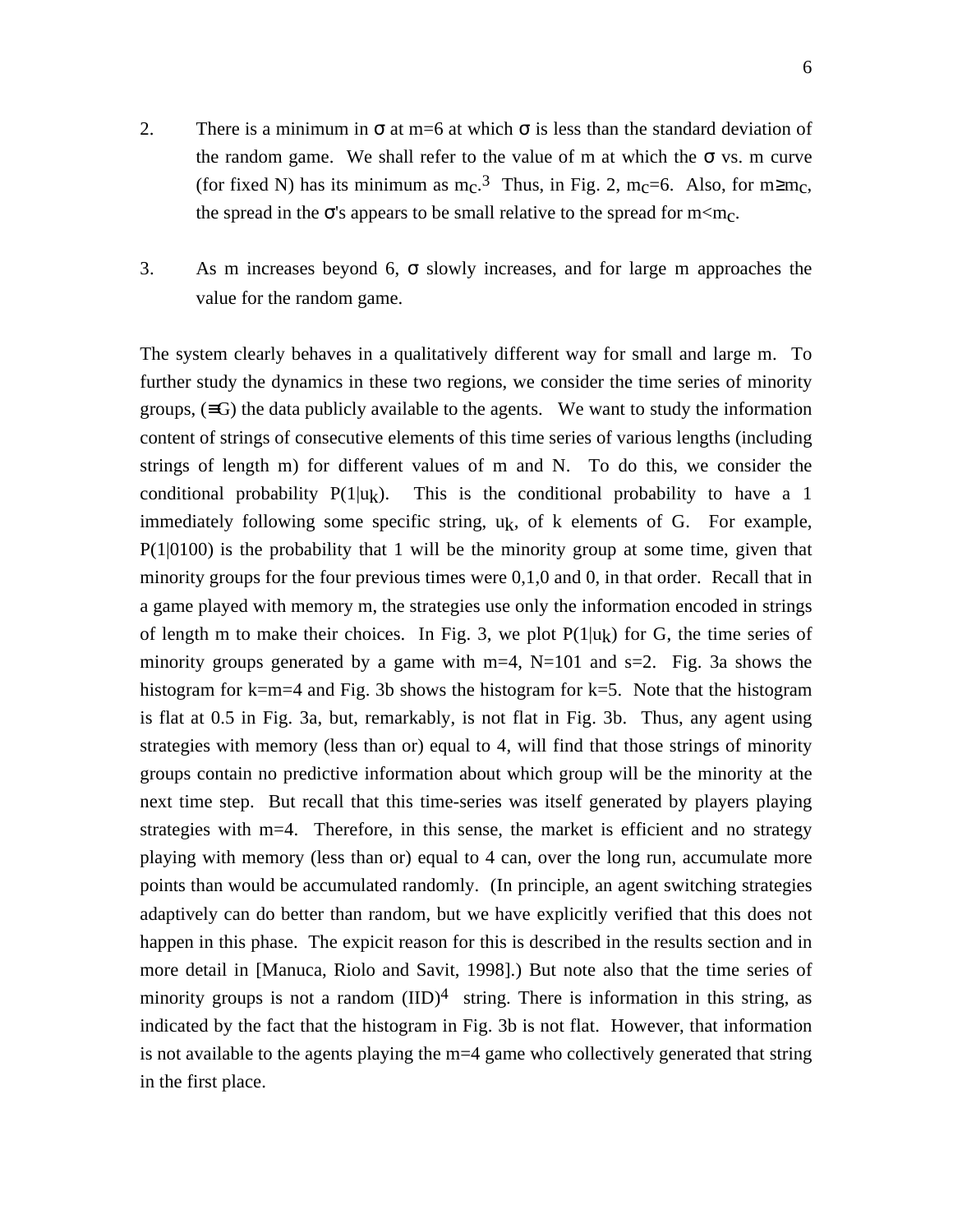We can repeat this analysis for m≥6 (N=101, s=2). For this range of m, the corresponding histogram for  $k=m$  is not flat, as we see in Fig. 4 for the m=6 game. In this case, there is significant information available to agents playing the game with memory m and the market is not efficient. Indeed, some individual agents can accumulate more points than they would by simply making random guesses. We have verified these statements by explicitly calculating the points won by individual agents in games with different values of m. For  $m \le 6$  (N=101, s=2), no agent ever achieves results statistically greater than 50%, while for m≥6 some agents do win more than 50% of the time (statistically significantly). It is noteworthy that even for  $m=5$ , the histogram of conditional probabilities with k=m=5 is flat, even though  $\sigma$  is less than in the random game.

How does the system behavior change as we change the number of agents? One can repeat the calculation of  $\sigma$  for different N. One finds, plotting  $\sigma$  vs. m for fixed N, that in all cases one obtains a graph similar to that in Fig. 2, but in which the position of the minimum, m<sub>c</sub>, is proportional to lnN. In addition,  $\sigma$  and the spread in  $\sigma$  behave in very simple ways with changes in N which differ depending on whether m is greater than or less than m<sub>c</sub>. In Fig. 5 we study the behavior of  $\sigma$  as a function of N for m=3 and m=16. For the range of values of N used in these figures, m=3 is to the left of the minimum in the curve of  $\sigma$  vs. m (i.e. 3<m<sub>c</sub> for all these values of N) and m=16 is to the right of the minimum (16>m<sub>c</sub>). In Fig. 5a we plot  $\sigma$  vs. N on a log-log scale. We see that for m=3  $\sigma$ is proportional to N, while for m=16,  $\sigma$  is proportional to N<sup>1/2</sup>. This is typical: for fixed m, and m $\leq m_c$ ,  $\sigma$  is proportional to N, while for fixed m and m $\geq m_c$   $\sigma$  is proportional to N<sup>1/2</sup>. In Fig. 5b, we plot, again for m=3 and 16, the spread in  $\sigma$ , i.e., the standard deviation of the  $\sigma$ 's ( $\equiv \Delta \sigma$ ) as a function of N, on a log-log scale. Here we also see power law behavior: for m=3  $\Delta\sigma$  is proportional to N, while for m=16,  $\Delta\sigma$  is proportional to  $N^{1/2}$ . As before, this behavior is representative of the two behaviors seen for values of  $m < m<sub>c</sub>$  and values of  $m > m<sub>c</sub>$ , respectively.

The transition between these very different behaviors is at  $m_c$ ~lnN. We have found, using scaling arguments that, to a first approximation,  $\sigma^2/N$  is a function only of  $\frac{2^m}{N}$ =z. To see this explicitly, we plot in Fig. 6  $\sigma^2/N$  as a function of z on a log-log scale for various N and m (with  $s=2$ ). We see first that all the data fall on a nearly universal curve. The minimum of this curve is near  $2^{\text{m}}c/\text{N}=z_c\approx 0.5$ , and separates the two different phases. The slope for  $z \ll z_c$  approaches -1 for small z, while the slope for  $z \gg z_c$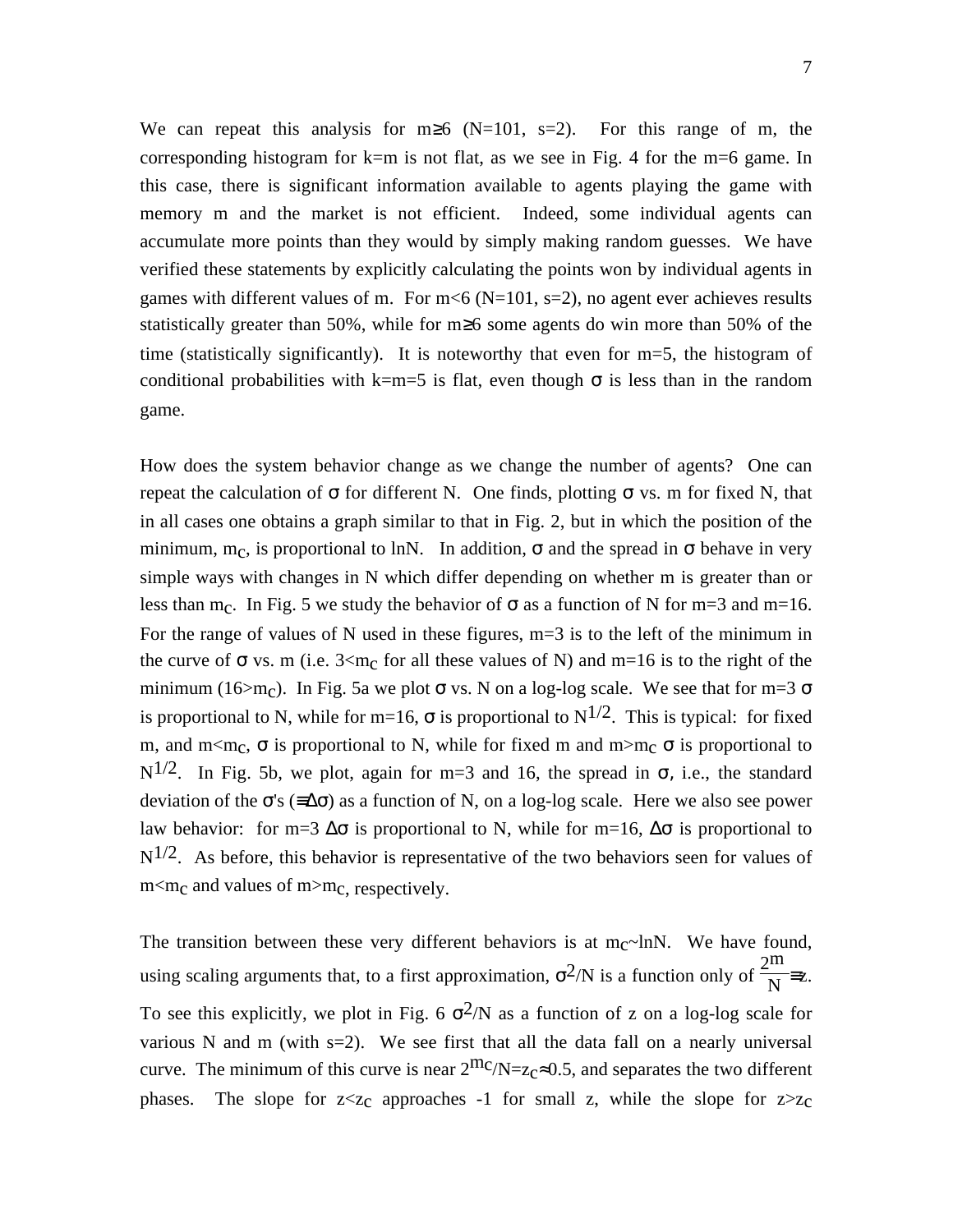approaches zero for large z, consistent with the results of Fig. 5.<sup>5</sup> Because  $\sigma^2/N$  depends only on z, it is clear that for fixed z  $\sigma$  is proportional to N<sup>1/2</sup> for any fixed z, both above and below z<sub>c</sub>. In addition, it can be shown that, for fixed z  $\Delta\sigma$  is approximately independent of N, approaching a z-dependent constant as N→∞. The N→∞ limit of  $\Delta \sigma$ is large for small values of z and decreases monotonically with increasing z. It is unclear whether or not  $\Delta \sigma$  is non analytic at z<sub>c</sub>.

## **Discussion**

In this section, we will first present some qualitative arguments that explain the different behaviors for small and large m, and the scaling results with N. More detailed explanations along with results of corroborating simulations will appear in a forthcoming publication [Manuca, Riolo, and Savit]. Following that, we will discuss some implications of this study for a wide variety of social and biological systems.

Consider first the small m region  $(m<sub>CDC</sub>)$ . In this region, the time series of the number of agents belonging to group 1 ( $\equiv$ L<sub>1</sub>) has a very unusual structure. Consider the time series of minority groups, and focus on one particular binary string,  $\chi$ , of length m. Now, from L1 form the time series of the number of agents which choose group 1 in response to the first, third, fifth and other odd occurrences of  $χ$ . Now form the time series of the number of agents which choose group 1 in response to all the even occurrences of  $\chi$ . It turns out that the standard deviation of the series of responses to the odd occurrences of  $\chi$  is of order N<sup>1/2</sup>, while the standard deviation of the time series of responses to the even occurrences of  $\chi$  is of order N. This is true for all possible strings of length m in the time series of minority groups. Thus, in the whole time series of the number of agents belonging to group 1, there is a bursty structure with large (order N) excursions from the mean separated by smaller excursions of order  $N^{1/2}$ . For large N, the contributions of the large, order N excursions to the standard deviation dominate, and so  $\sigma \propto N$  in this region.

This behavior can be understood as follows: Consider the pool of all  $2^{2m}$  strategies. For s=2, each agent chooses two strategies randomly from the pool. For very large N, the strategies played by the agents are a good approximation to the population of the pool. Now, divide the strategies into two groups according to their response to some string, say χ. The first time χ appears in the time series of minority groups, the agents will choose to join group 0 or 1, and which strategies they play will be a more or less random sample of the strategies in the pool. Consequently, we expect that the population of group 1 will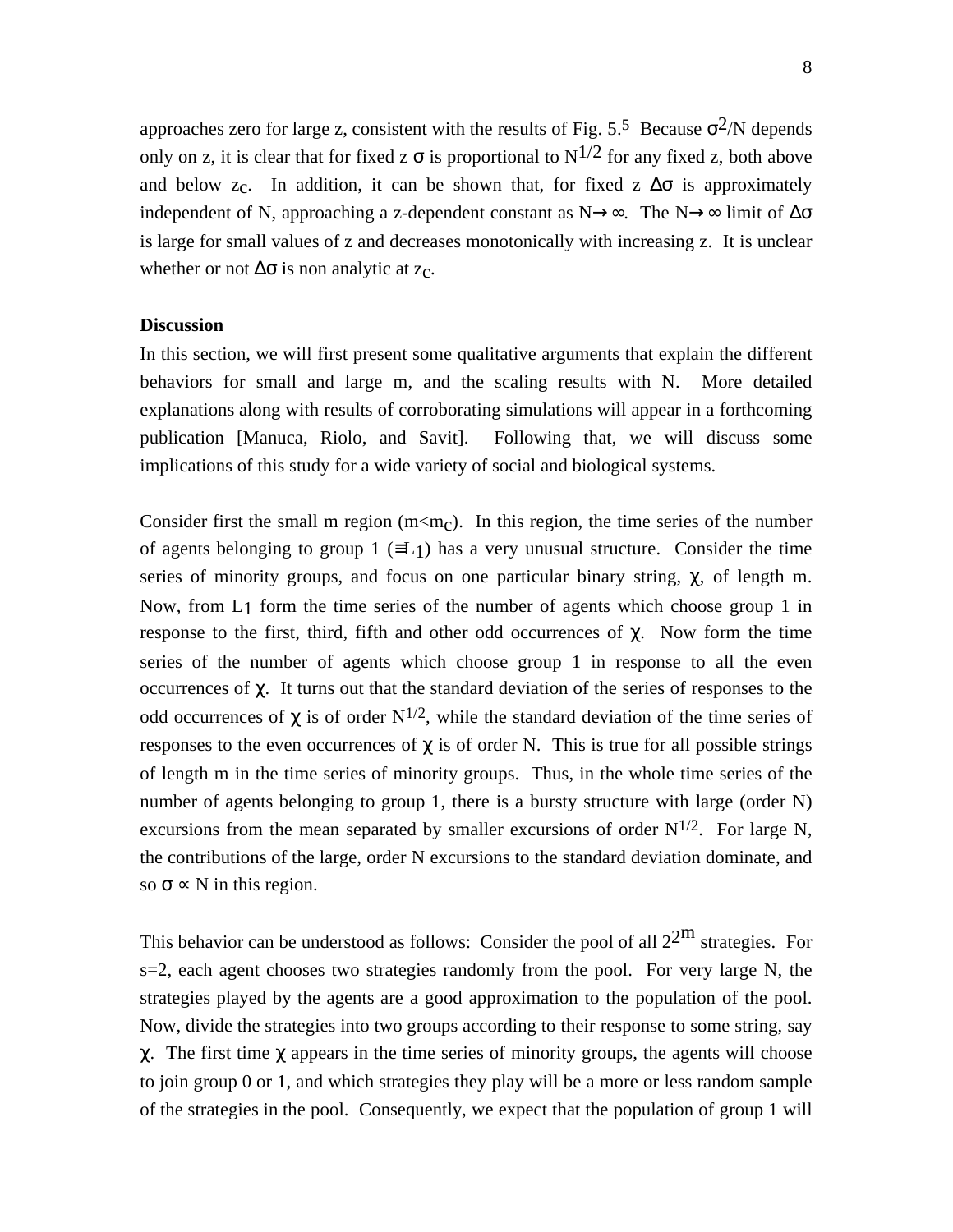deviate from 50% by a number of order  $N^{1/2}$ . Suppose that the minority group turns out to be group 1. Then, in the pool of strategies, all those whose response to  $\chi$  is 1 will get an additional point. The next time the string  $\chi$  appears in the series of minority groups, those strategies whose response to  $\chi$  is 1 will be preferentially chosen. Now, if N is large, then approximately 75% of the agents will join group 1. (i.e., on average, only those agents both of whose strategies respond to  $\chi$  with a 0 will join group 0.) Consequently, the minority group at this time step will be group 0, and all those strategies which respond to  $\chi$  with a 0 will get a point. Thus, after the second occurrence of  $\chi$ , all strategies will have gained one point due to their response to  $\chi$ , some following the first occurrence, and the others following the second occurrence. There will therefore be no strong preference for the agents' responses to the third occurrence of  $\chi$  (but see the discussion in [Manuca, Riolo and Savit, 1998]), and deviations in the membership of group 1 at the third occurrence of  $\chi$  will again be of order N<sup>1/2</sup>. This period two process repeats, for all strings and gives rise to the structure described above. A more detailed description of this dynamics will appear in [Manuca, Riolo and Savit, 1998].

The precise distribution of strategies to the agents at the beginning of the game differs from run to run. The existence of the period two oscillations described above does not, for large N, depend on the details of that distribution. However, the coefficient in front of N in the expression for the standard deviation in the responses to even occurrences of a given string does depend on the distribution of initial strategies. Consequently, the size of σ will vary from run to run, but, in leading order, will still be proportional to N. Thus, the spread in the  $\sigma$ 's is also proportional to N in leading order in the low m phase  $(m<sub>c</sub>)$ , as we saw in Fig. 5.

The existence of different runs with different  $\sigma$ 's is reminiscent of the glass phase of a spin-glass system. The analogy goes deeper: In the spin-glass case different samples of the glassy material behave differently as a result of frozen in randomly distributed impurities. From one sample to the next, the precise way in which the impurities are distributed affects the thermodynamic behavior of that sample. A spin-glass order parameter, which is non-zero in the glassy phase just expresses the fact that the thermodynamics of different samples is different. In our case, the strategies are distributed to the agents randomly, but the precise way in which that randomness is realized in one game affects the size and distribution of the membership of groups 0 and 1, thus leading to different time-averaged behavior which is most pronounced in the low m phase. Mathematically,  $\Delta \sigma$ , the spread in the  $\sigma$ 's, bears some resemblance to a spin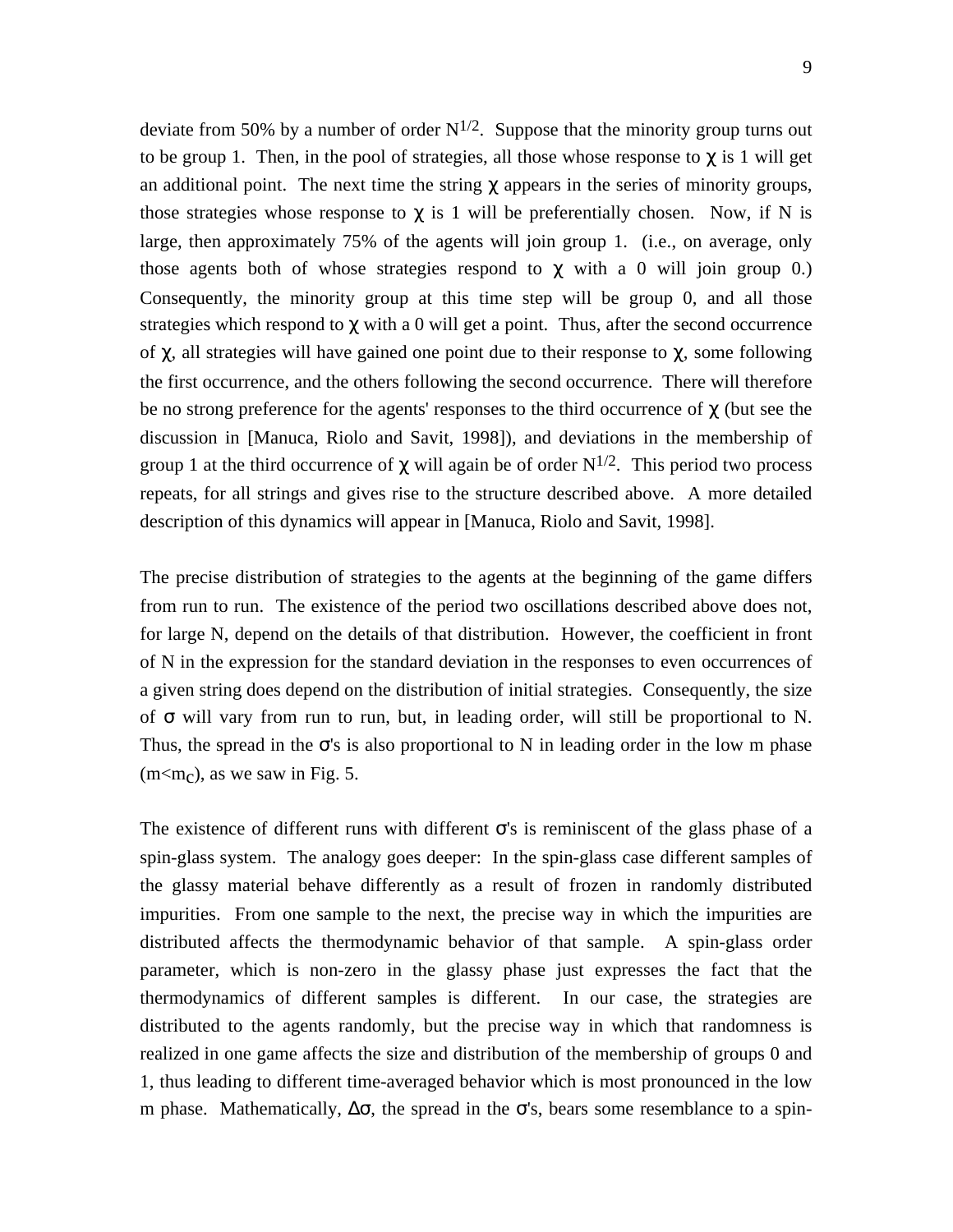glass order parameter. Furthermore, while the expectation value of the number of agents belonging to group 1 is nearly 50% in the high m phase, it deviates more strongly from 50% in the low m phase, and differs from run to run. This is also analogous to the behavior of a spin-glass, in that the magnetization in the glassy phase is non-zero and differs from sample to sample. Although there is some sense in which the low m phase is glassy, we do not mean to imply that the transition at  $m<sub>c</sub>$  is a transition from a glassy to a normal phase. Both the high and low m phases partake of glassy behavior and have elements of broken ergodicity due to the initial distribution of strategies, although the glassiness is more pronounced in the low m phase. This analogy will be more fully treated in a forthcoming publication [Manuca, Riolo and Savit].

In contrast to the behavior in the low m phase, for fixed m≥m<sub>c</sub>  $\sigma$ , the standard deviation of L<sub>1</sub>, scales with  $N^{1/2}$ . In this high m phase, for a given N, the strategy space is sufficiently large so that the strategies assigned to the N agents are not a representative sample of the entire strategy space. Consequently, the arguments used in describing the low m phase do not hold, and there are not the same very strong temporal correlations in the response of the system to successive occurrences of a given string. The scaling of  $\sigma$ with  $N^{1/2}$  just represents the variations in the membership of N agents whose decisions are not very tightly coupled. However, there are still strong dependencies among the decisions of the agents. In fact, it is the remarkable emergent coordination among the agents' decisions that accounts for the fact that  $\sigma$  is below the random result in this phase. The precise way in which this comes about will be discussed in detail elsewhere [Manuca, Riolo and Savit, 1998], but the issue can be thought of in the following way: Strategies that would have been most effective in the past at predicting minority groups are more likely to be used by the agents. Those strategies have specific predictions for each string of length m. Consequently, there is an induced dependence among the decisions of the agents which can be expressed as nontrivial conditional probabilities. That is, the probability that at some time agent i chooses group 1, changes depending on the choices of the other agents at that time.<sup>6</sup> It can be shown that, for fixed m, such nontrivial conditional probabilities cause deviations in  $\sigma$  from that of the random game. In the high m phase, this term is negative, giving rise to a lower  $\sigma$ .

Note that the region of greatest coordination (smallest  $\sigma$ ) is when z=2m/N is of order one. We can understand this in the following way: Dependencies among the strategies are induced by the agent's selection of the best strategies, as described above. But each chosen strategy dictates a response to  $2<sup>m</sup>$  different strings of length m. Thus, as m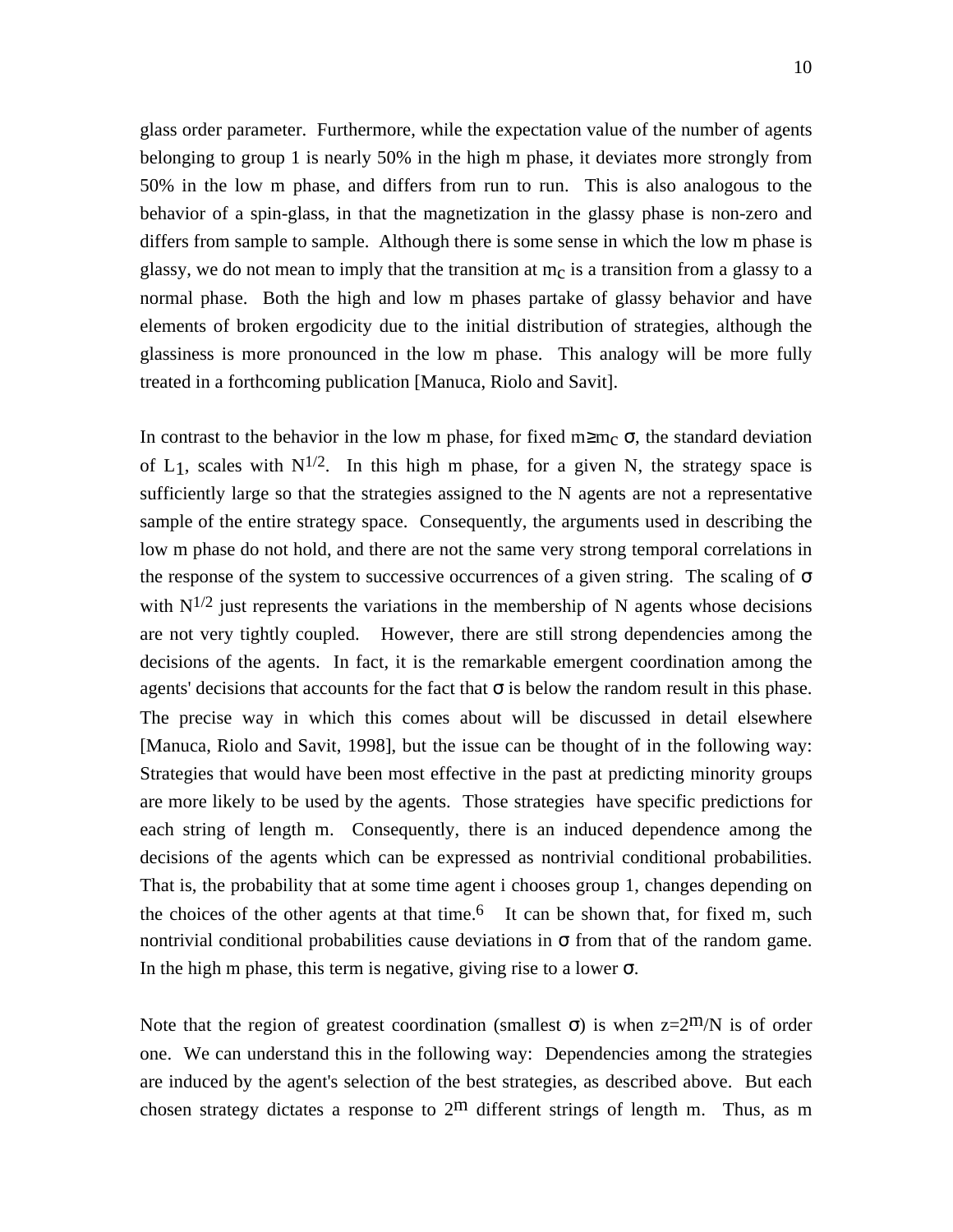increases, for fixed N, it becomes increasingly difficult for strategies to coordinate all of their entries. (I.e., at any moment there are N strategies in play, and they must minimize fluctuations over  $2^m$  choices.) Consequently, for fixed N, maximal coordination will be achieved for some finite m  $(=m<sub>c</sub>)$ , whose value is a monotonically increasing function of N. As m increases for fixed N, coordination becomes less effective, and  $\sigma$  approaches the result of the random game from below. It can be shown that the correction term is proportional to  $1/2^m$  [Manuca, Riolo and Savit].<sup>7</sup>

It is quite remarkable that  $\sigma^2/N$  lies on a universal curve as a function of the scaling variable  $z=2^m/N$ , as shown in Fig. 6. One immediate consequence of this is that the critical value of m,  $m<sub>C</sub>$  is proportional to lnN as we have found. An intriguing result here is that for maximum coordination N should be roughly the same size as the *dimension* of the strategy space. Thus, it is the dimension of the strategy space that seems to be the relevant measure of the diversity of strategies available to the agents.

#### **Implications**

This work points up a number of very important and general features that must be confronted in any analysis of adaptive competition among N players. First, it is clear that the size of the strategy space available to the agents and the number of agents playing the game are crucial parameters in determining the qualitative behavior of the system. Moreover, their ratio, z, seems to be the predominant parameter for many of the most important features of the game. In particular, if, for a given number of agents, the strategy space is not large enough, then the game will be efficient in a well-defined sense, but the commons will suffer. There appears to be a critical size of the strategy space that gives rise to the greatest common good, at least as measured by  $\sigma$ , and everywhere in the inefficient market phase the common good is enhanced over a strictly random game by an implicit emergent coordination. Note that in this game there is no central controlling authority. The improvement of the common good in the inefficient phase is a purely emergent effect. This general structure, an efficient, but poorly performing market when the strategy space is small, a market whose average performance is close to random when the strategy space is large (but which, nonetheless, may produce wealthy agents [Manuca, Riolo and Savit, 1998]), and good performance, both for the commons and for individuals when the dimension of the strategy space is matched to the number of players is likely to be a characteristic that transcends the specific model discussed here. These observations have clear relevance to a number of important issues. For example, there may be significant public policy implications for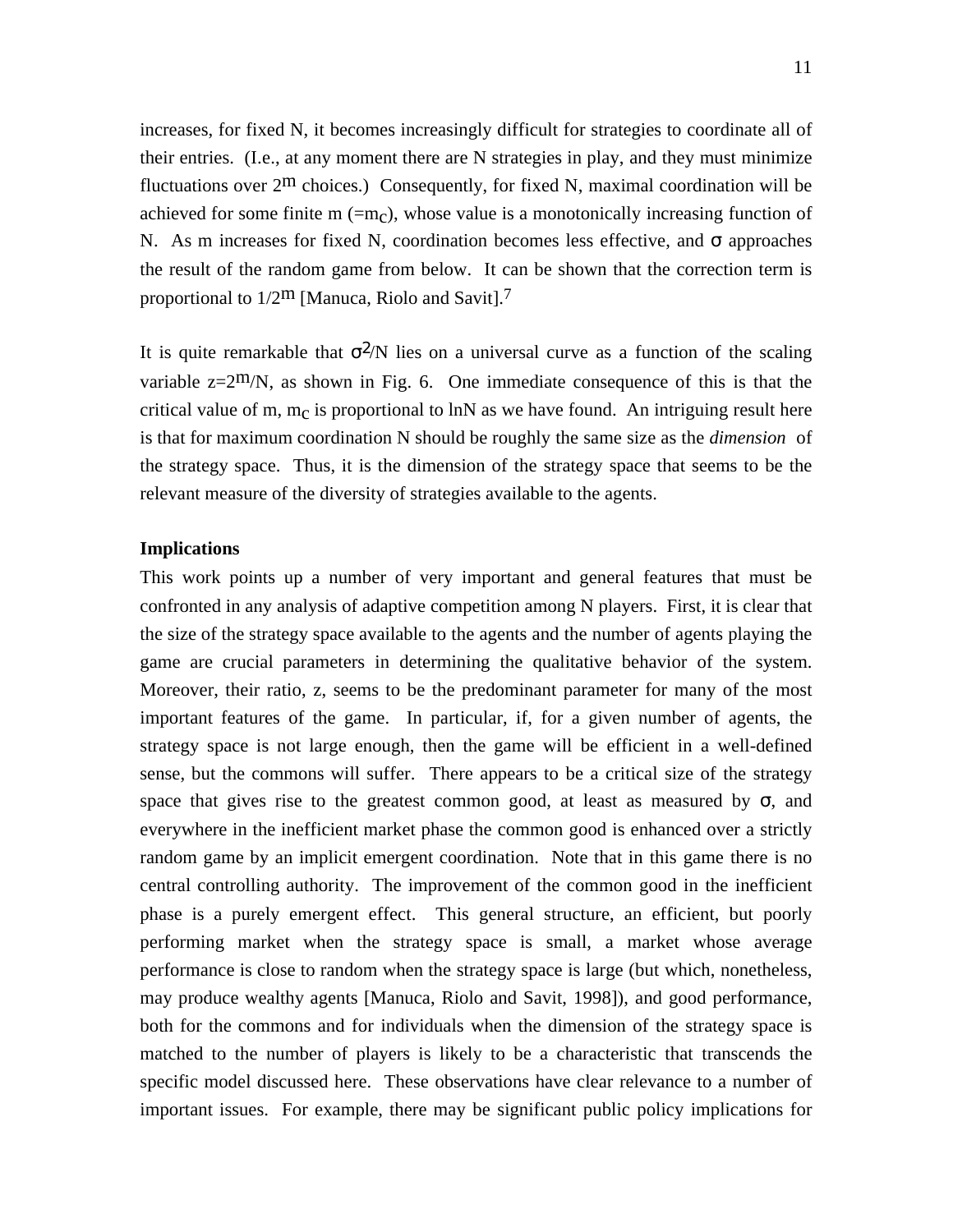the design of markets and other regulatory issues, as well as implications for the study of a wide range of competitive systems including ecological systems.

The phase structure of this model as a function of  $2^{\text{m}}/N$  is quite intriguing. In particular, it is quite remarkable that there is such a clear transition between the efficient and inefficient phases. Although some of the results of this system may be specific to the model, the observation of the general phase structure and the features it shares with a spin-glass has clear implications for the epistemology of adaptive systems. It suggests, at least as a first step, a set of concepts and tools which are likely to be fruitful in thinking about, and analyzing adaptive competitive systems.

One of our most noteworthy results is that the agents so efficiently and selectively trade away the information accessible to them in the efficient phase  $(z \lt z<sub>c</sub>)$ . The overly competitive dynamics in this phase is remarkably successful at removing information from the reach of the players, and thus removing any possibility that any agent could perform well. What is even more remarkable is the selective way in which this information is removed. There is still significant information contained in the history of minority groups, as we see in Fig. 3b. But it is simply not available to the players whose decisions produced that series in the first place. The precise way in which this information is removed from the system will be discussed elsewhere [Manuca, Riolo and Savit, 1998].

It is clear that the cost of over competition both to the individual and to the collective may be much higher than one would *a priori* have thought. Not only can no agent individually perform well, but the over-competition eliminates the possibility that the common good could be well-served. This may be an important insight for a variety of decision makers. For example, such insights could affect the cost-benefit analysis associated with a company's decision about whether to invest in technological innovation in an already crowded market. There is also an important methodological and conceptual lesson from these observations: The way in which information is removed from access to agents in an efficient or overcrowded market may be considerably more subtle than one might have thought. This suggests a reevaluation of the concept of an efficient market, and the tools and vocabulary used to describe it.

Although the behavior we have elucidated is very intriguing, it is important to remember that there are many effects that may play a major role in specific systems and which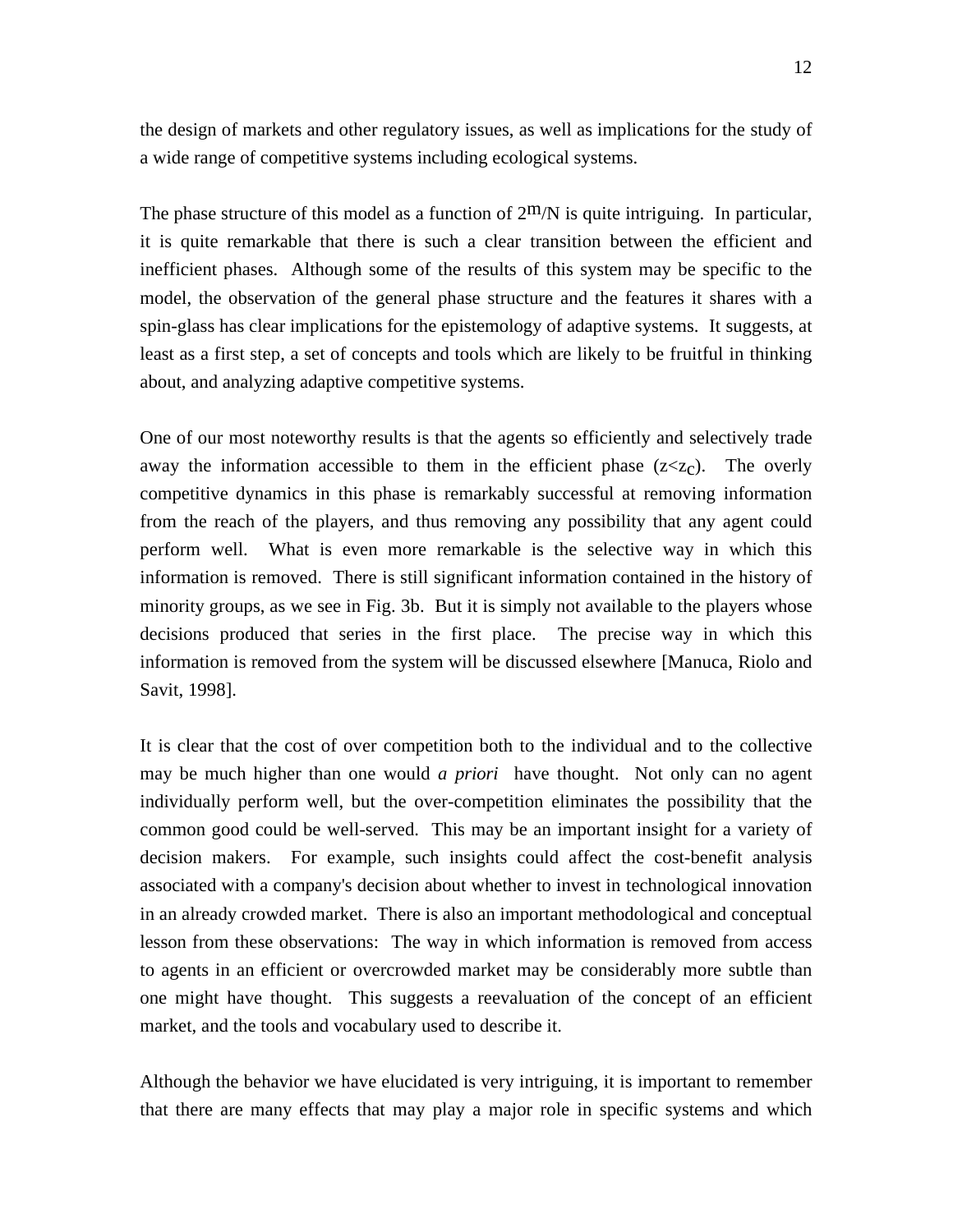could alter the emergent structure, fundamentally. For example, while this model is adaptive, it is not evolutionary. There is no discovery of new strategies by the agents, no mutation, no recombination, no sex. Evolutionary dynamics may drastically alter the phase structure of the system. In fact, we believe that some kinds of evolutionary dynamics may remove the efficient, over competitive phase and drive the system to an effective strategy space corresponding to the region around  $m<sub>C</sub>$ . Nevertheless, any analysis of specific systems which share the competitive dynamics we have discussed here, must take account of the structure we have described, for it is the ground upon which the description of more specific systems, possibly with more complex dynamics, is based.

Finally, and perhaps most importantly, our work raises the question of what really are the fundamental terms in which we ought to think about N-agent adaptive competitive systems. For example, the fact that in the efficient phase (m $\langle m \rangle$ ,  $\sigma$  is so strongly dependent on the initial distribution of strategies and, is proportional to N for fixed m, raises the question of how such simple quantities should be interpreted. Clearly, the variance of this time series does not carry the information one might suppose, and at the very least must be supplemented with a specification of the spread in the variance. As another example, the fact that the market is efficient in this phase, but that the time series of minority groups is not random suggests the need for a more sophisticated approach to characterizing publicly available information. The fact is that there is no well developed epistemology for complex adaptive systems, and we are still quite unsure of what the important issues are or what are the most robust ways of characterizing the dynamics of such systems. But the study of simple models, and the elucidation of the variety of behaviors which they manifest can lead us toward a deeper understanding of how to properly frame the questions that we can sensibly ask, and sensibly answer, for complex systems.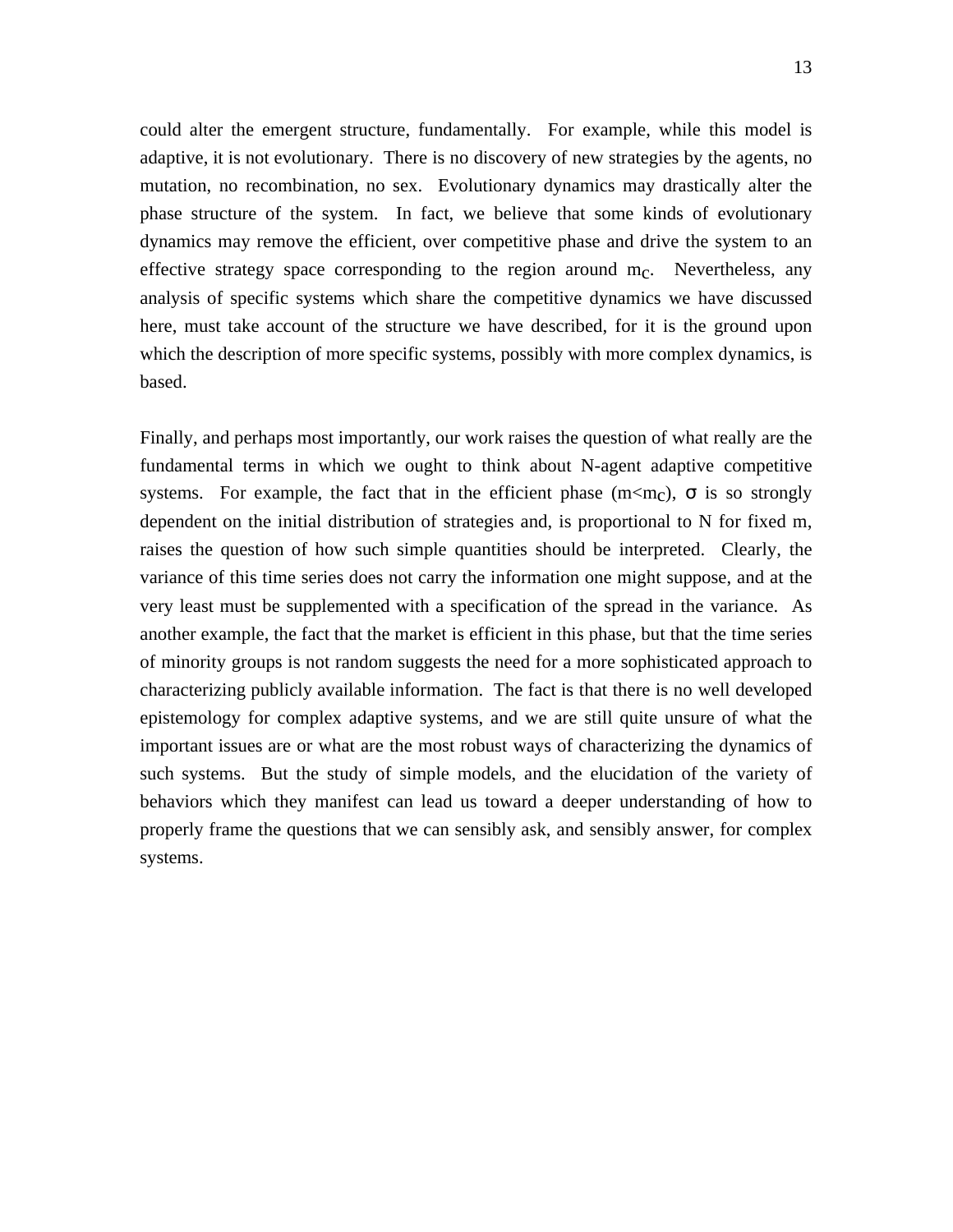#### **Footnotes**

1. As we shall see, the dynamics of adaptivity are crucial to our results. It is, therefore, essential that s>1 so that the agents have more than one strategy with which to play. For s=1 the game devolves into a game with a trivial periodic structure. It is also worth noting, parenthetically, that the majority game, in which each agent in the majority group gets a point has trivial periodic structure.

2. The dependence of the results of the game on s are interesting and will be discussed in detail elsewhere. However, the qualitative picture we present here obtains for  $s < 2<sup>2</sup>$ 

3. As we shall see below, the value of m at the minimum of the curve,  $m<sub>c</sub>$ , increases with increasing N.

4. IID stands for independent and identically distributed, and indicates a sequence whose entries are chosen independently, from some probability distribution that does not change. In our case, IID would mean that the 0's and 1's were all chosen independently, and that the probability to choose 1 did not change over time. This is the simplest, most intuitive meaning of "random".

5. For different values of s there are systematic changes in the shape of this scaling curve. These will be discussed elsewhere [Manuca, Riolo and Savit, 1998].

6. Another way to say this is that, as a result of the competition among each agent's strategies, the joint probability for any set of agents to make specific choices is not equal to the product of the individual probabilities for each agent's choice.

7. There is another finite-size effect that contributes to a  $\sigma$  that is lower than would be obtained in the random game. Independent of induced coordination, for a given initial distribution of strategies, the decisions of the N agents following a given string of m 0's and 1's in the time series of minority groups will be constrained. Therefore, for finite N, the probability distribution of the number of agents choosing group 1 following a specific m-string will not, in general, be symmetric. It can be shown that skewed distributions lower the standard deviation of a random process. However, as m increases, the agents will, over time, respond to a larger number of different m-strings, each with a different probability distribution of, say 1's. Consequently, as m increases, the effect of the skewness in each of the responses to a specific string will be averaged away.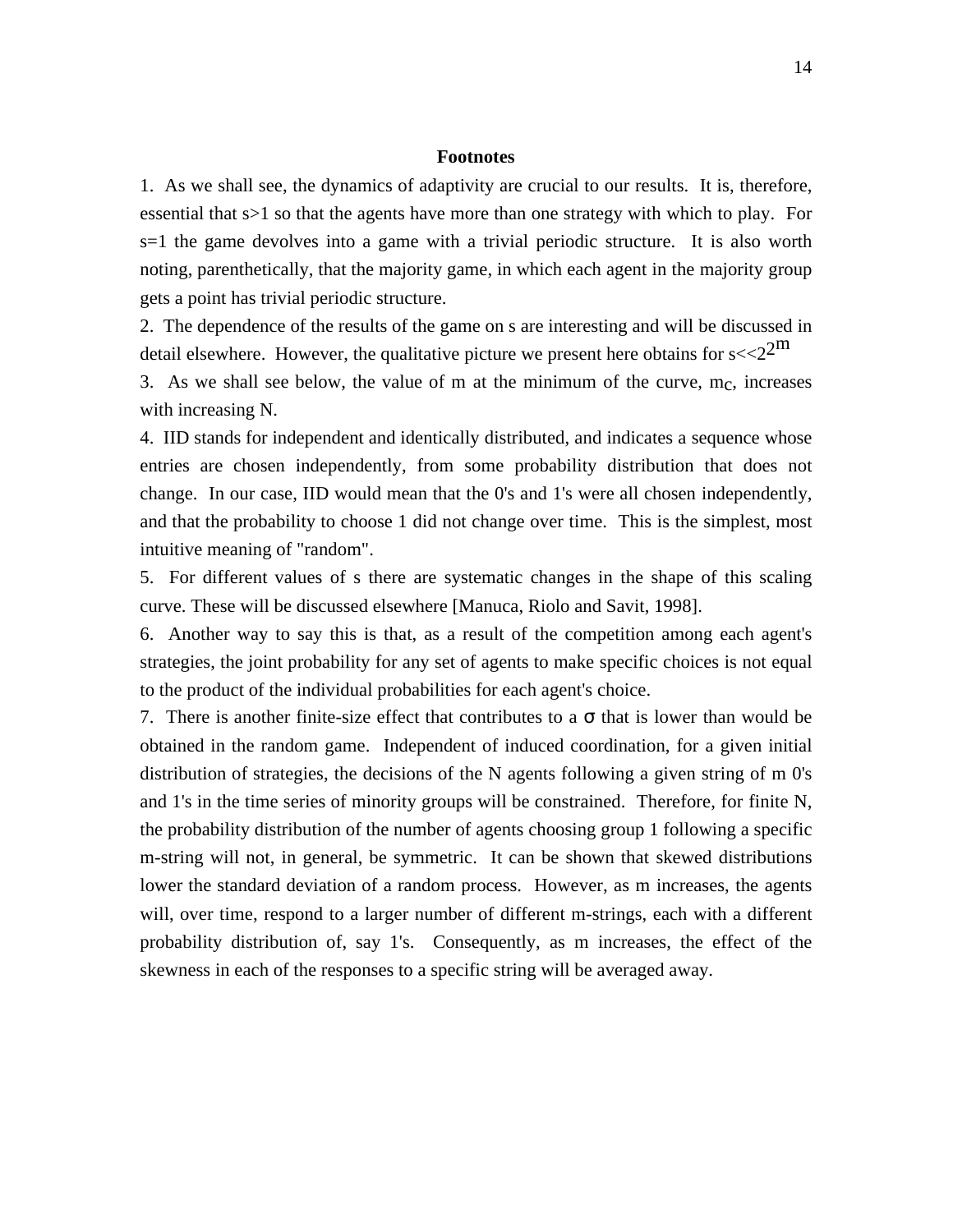# **Figure captions**

Fig. 1. An example of an m=3 strategy.

Fig. 2.  $\sigma$  as a function of m for N=101 and s=2. 32 independent runs of 10,000 time steps were performed for each value of m.  $\sigma$  for each run is indicated by a dot. The horizontal dashed line is at the value of  $\sigma$  for the random game described in the text. Note the broad spread in the values of  $\sigma$  for m<6.

Fig 3a. A histogram of the conditional probability  $P(1|u_k)$  with k=4 for the game played with m=4. There are 16 bins corresponding to the 16 possible combinations of 4 0's and 1's. The bin numbers, when written in binary form yield the strings,  $u_k$ .

Fig. 3b A histogram of the conditional probability  $P(1|u_k)$  with k=5 for the game played with m=4. There are 32 bins corresponding to the 32 possible combinations of 5 0's and 1's. The bin numbers, when written in binary form yield the strings, uk.

Fig. 4 A histogram of the conditional probability  $P(1|u_k)$  with k=6 for the game played with m=6. There are 64 bins corresponding to the 64 possible combinations of 6 0's and 1's. The bin numbers, when written in binary form yield the strings,  $u_k$ .

fig. 5a.  $\sigma$  as a function of N for fixed m, for two values of m (3 and 16), in the two phases of the system, on a log-log scale. Note that for m=3,  $\sigma \propto N$ , while for m=16, σ∝Ν1/2.

Fig. 5b. The spread in  $\sigma$ ,  $\Delta\sigma$ , as a function of N for fixed m, for two values of m (3 and 16), in the two phases of the system, on a log-log scale. Note that for m=3,  $\Delta \sigma \sim N$ , while for m=16,  $\Delta \sigma \propto N^{1/2}$ .

Fig 6.  $\sigma^2/N$  as a function of  $z = \frac{2m}{N}$  $\frac{1}{N}$  for various values of N, on a log-log scale.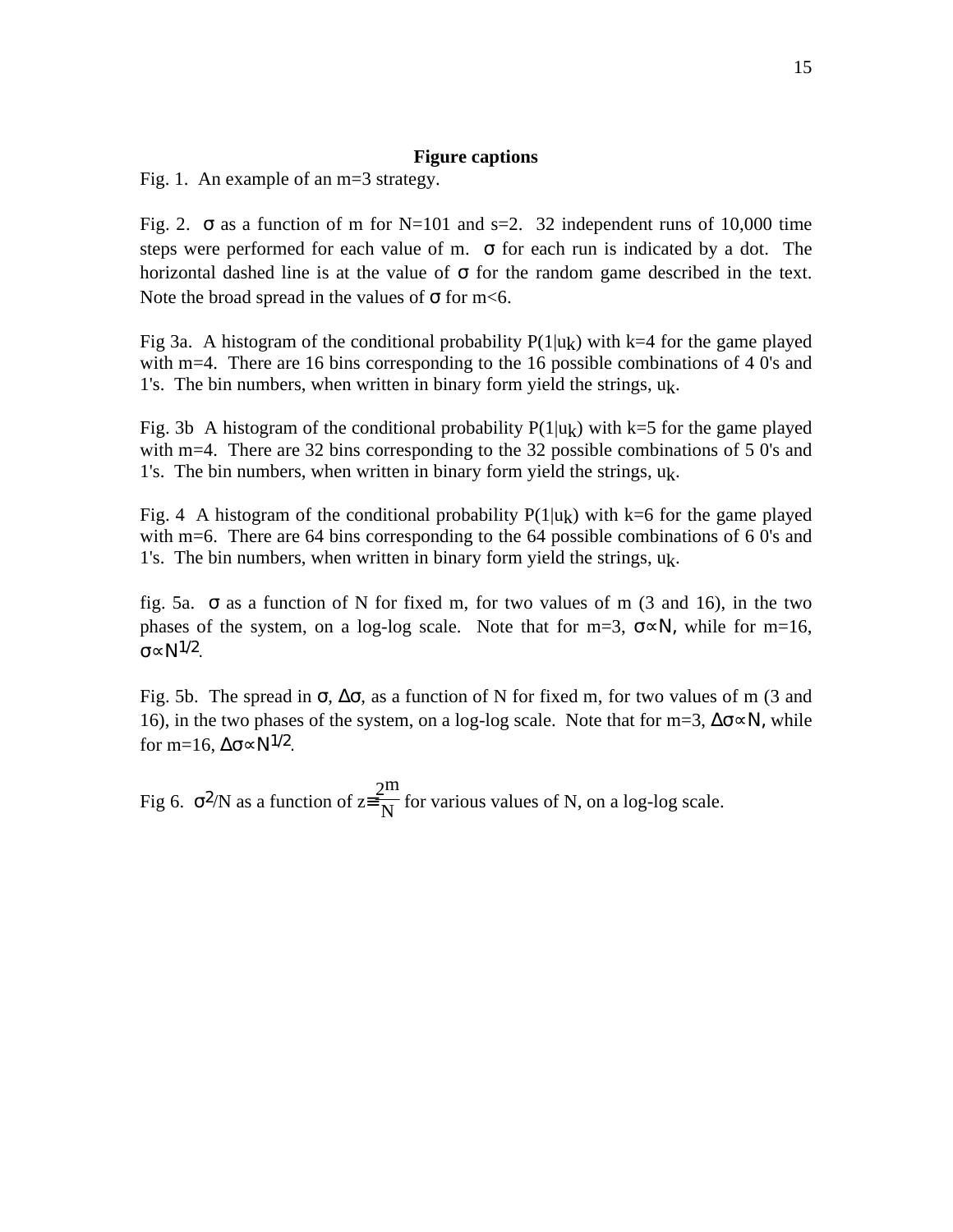#### **References**

[Arthur, 1994] W. Brian Arthur, "Complexity in Economic Theory: Inductive Reasoning and Bounded Rationality", Amer. Econ. Assoc. Papers and Proc **84**: 406-411.

[Arthur *et al*, 1996] W. B. Arthur, J. Holland, B. LeBaron, R. Palmer, and P. Tayler, "Asset Pricing Under Endogenous Expectations in an Artificial Stock Market", Santa Fe Institute Working Paper 96-12-093.

[Challet and Zhang, 1997] D. Challet and Y.-C. Zhang, "Emergence of Cooperation and Organization in an Evolutionary Game", preprint, University of Fribourg.

[Cody and Diamond, 1975] *Ecology and Evolution of Communities*, M. L. Cody and J. M. Diamond (eds.), (Harvard Univ Press, Cambridge MA).

[Fama, 1970] E. F. Fama, "Efficient Capital Markets: A Review of Theory and Empirical Work", Journal of Finance; **25**(2), 383-417.

[Fama, 1991] E. F. Fama, "Efficient Capital Markets: II", Journal of Finance, **46**(5), 1575-1617.

[Fischer and Hertz, 1991] *Spin Glasses*, K. H. Fischer and J. A. Hertz (Cambridge University Press, Cambridge)

[Kahin and Keller, 1997] *Coordination of the Internet*, B. Kahin and J. Keller (eds), (MIT Press, Cambridge).

[Malkiel, 1985], *A Random Walk Down Wall Street, 4th Edition*, B. G. Malkiel, (W. W. Norton, New York)

[Manuca, Riolo and Savit, 1998] R. Manuca, R. Riolo and R. Savit, in preparation.

[Mezard, Parisi and Virasoro, 1987] *Spin Glass Theory and Beyond*, M. Mezard, G. Parisi and M. A. Virasoro (World Scientific, Singapore).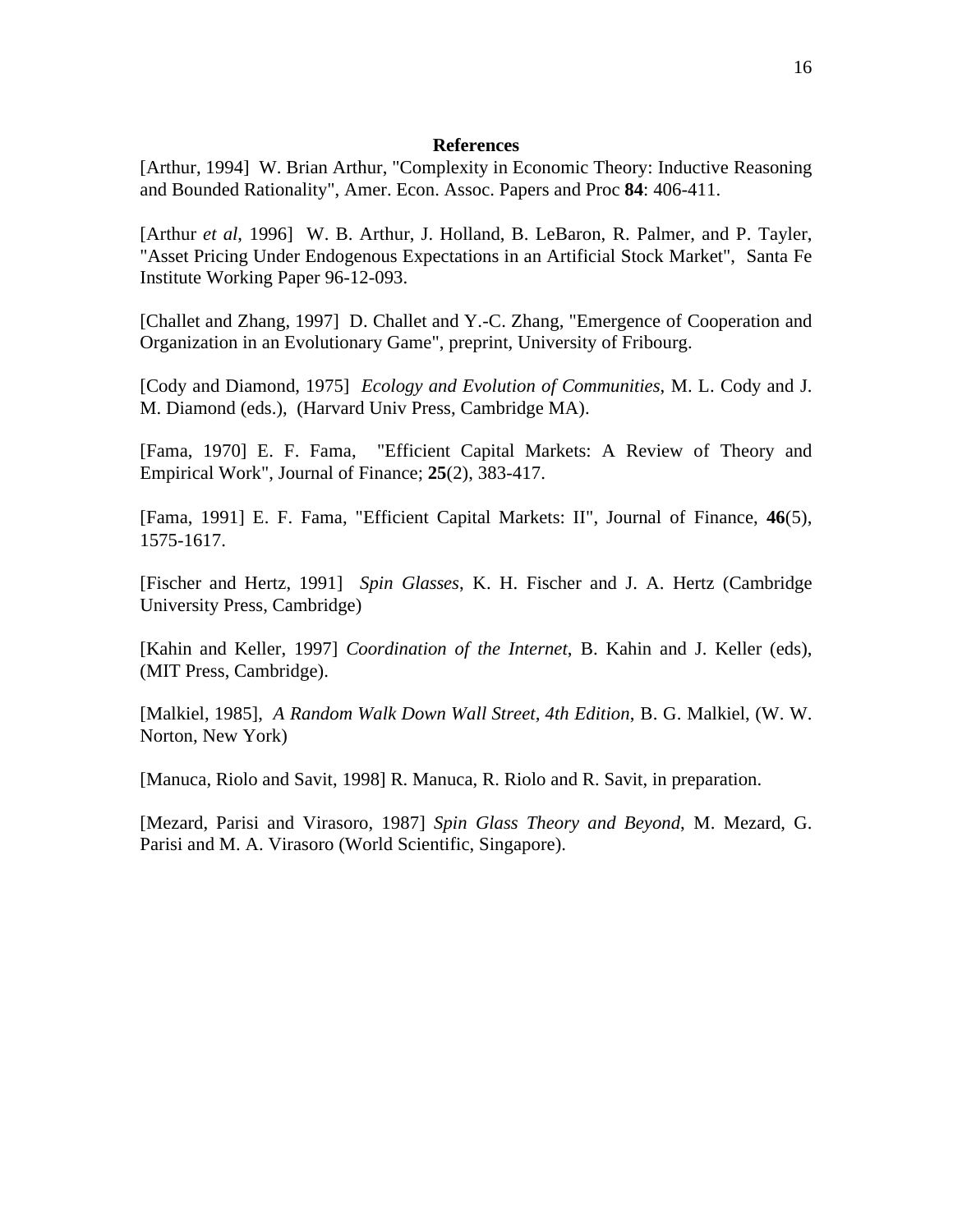

Figure 2: N=101 S=2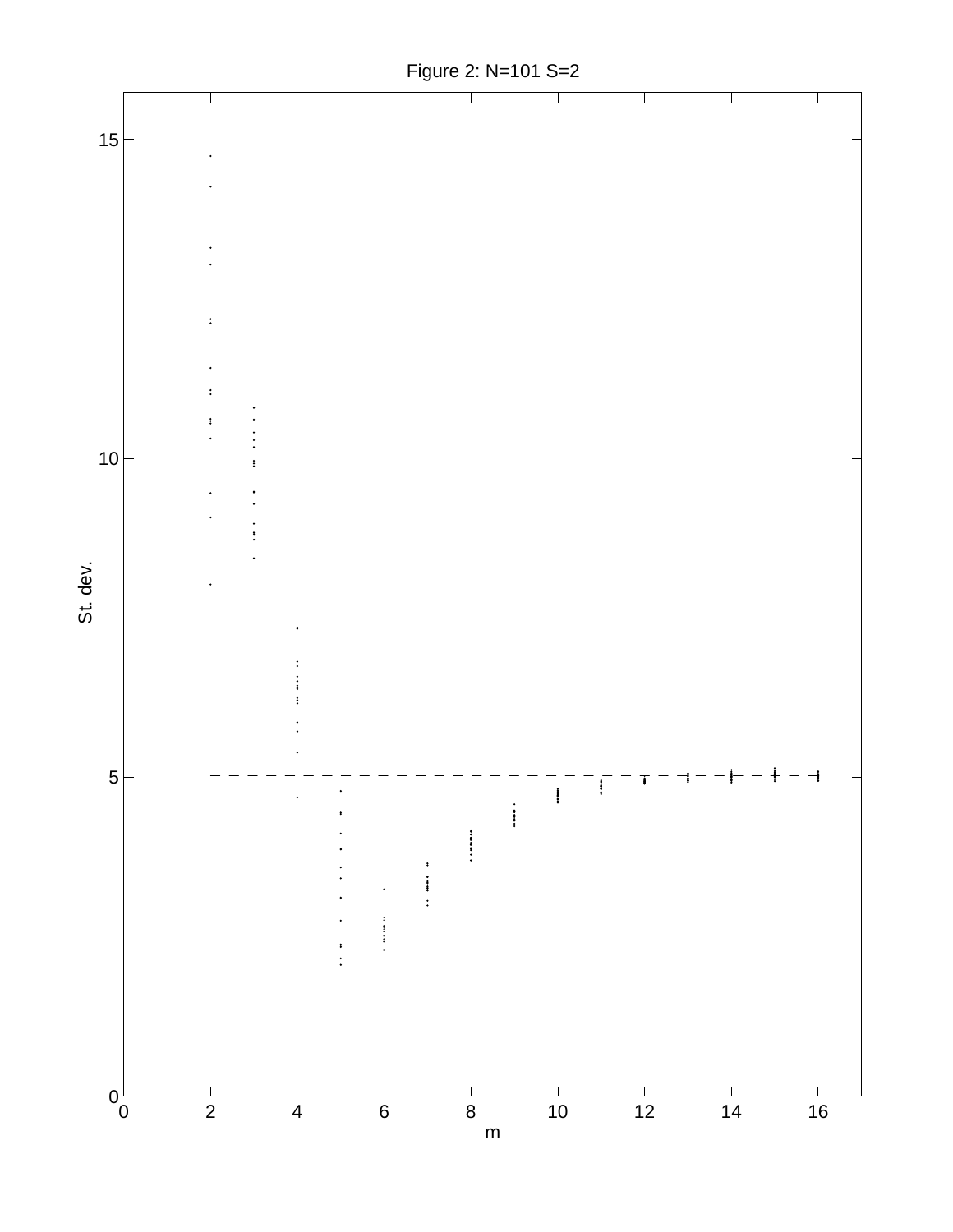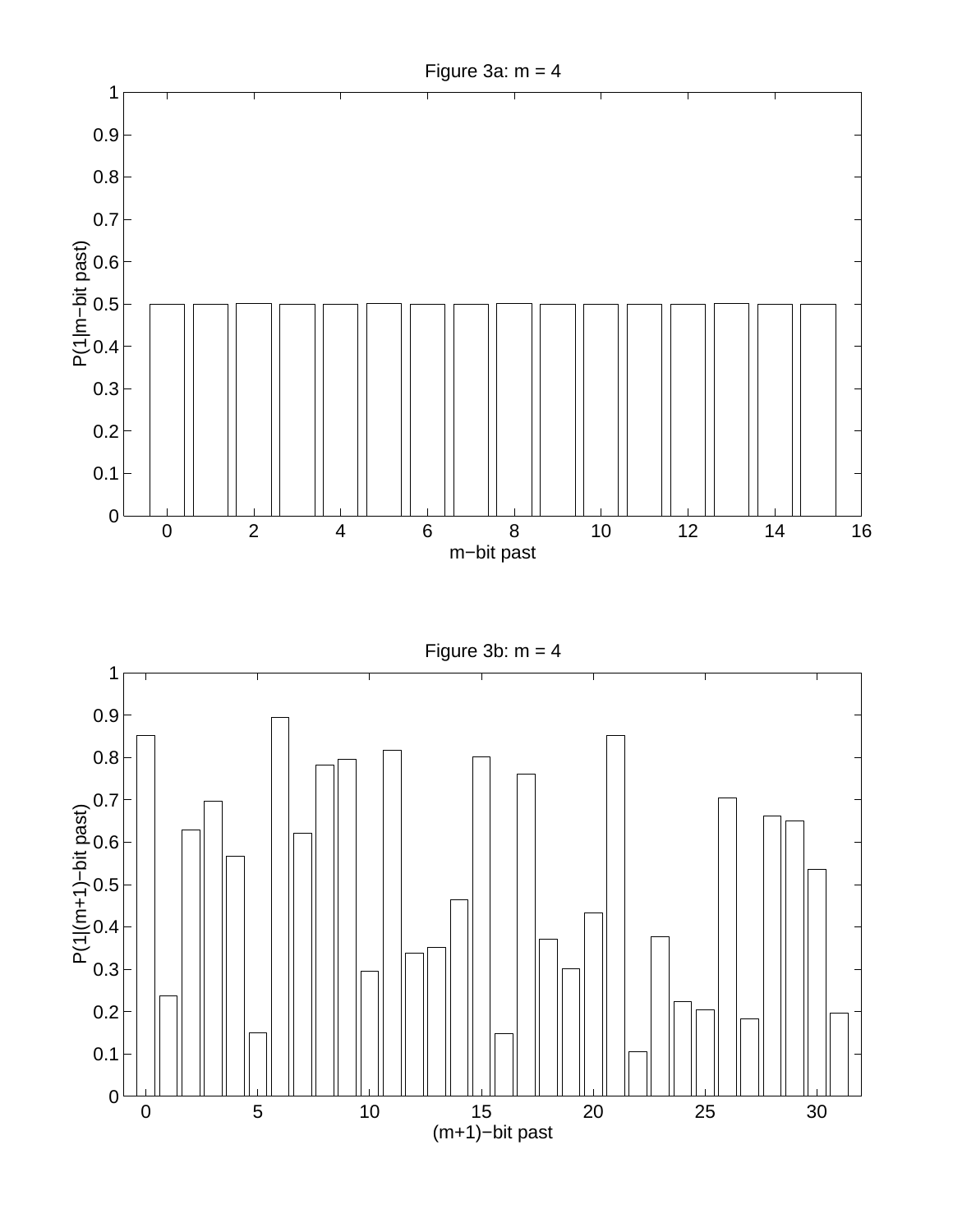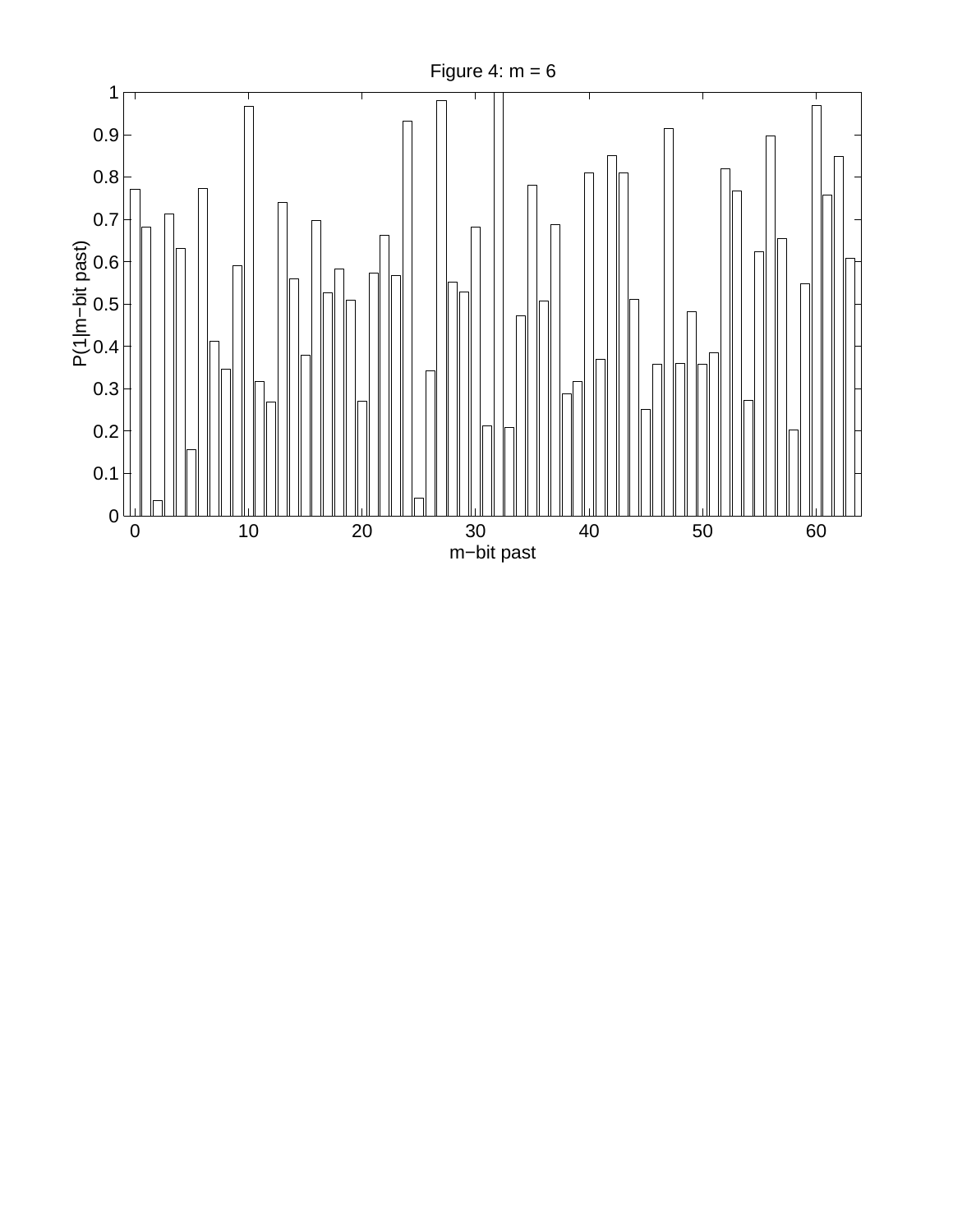